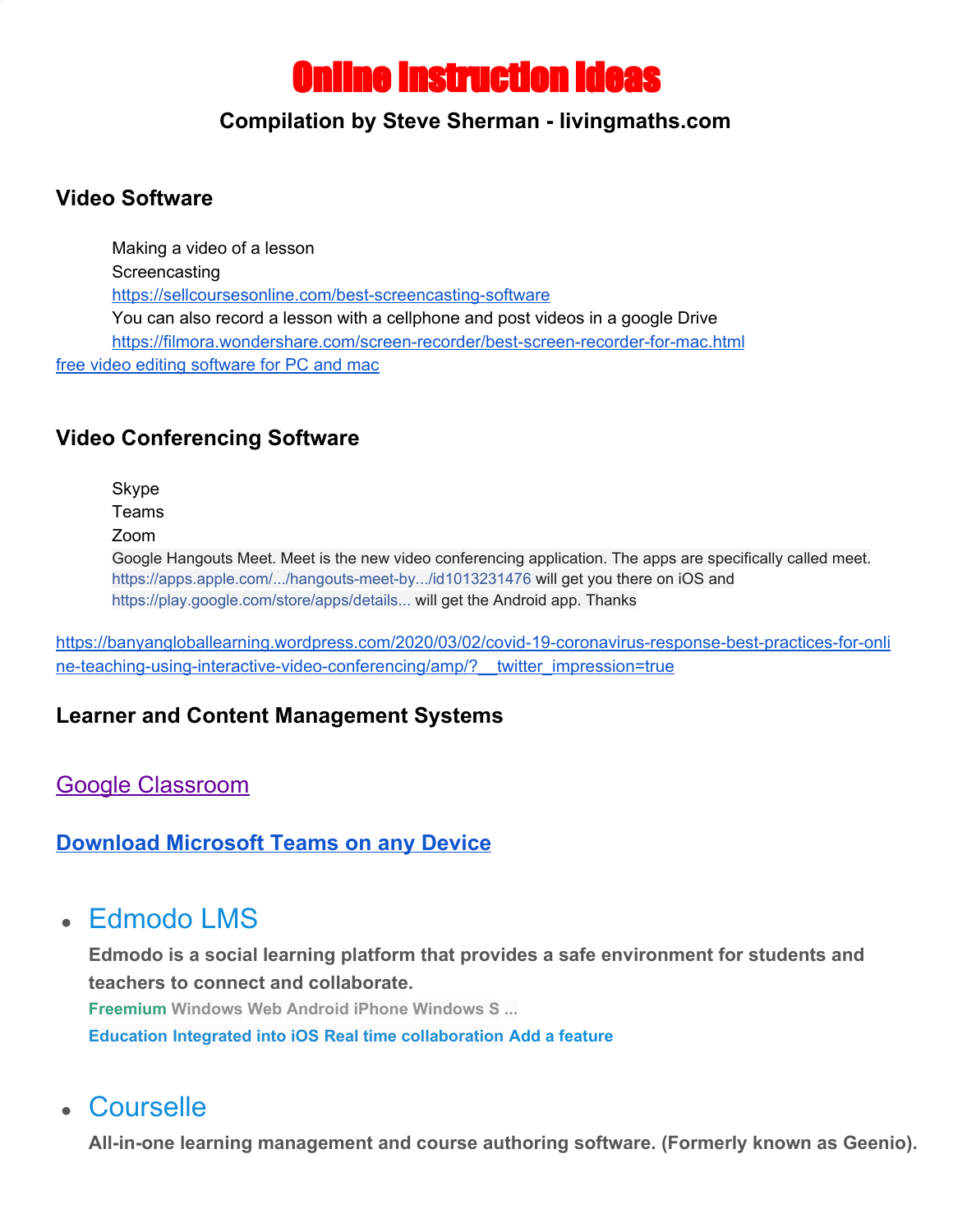### **●** [Crammut](https://alternativeto.net/software/crammut/)

**Crammut is the place where you and your team can create, keep track and complete learning paths.**

**Commercial \$ \$ \$ Web**

**[Content curation](https://alternativeto.net/software/google-classroom/#) [Gamification](https://alternativeto.net/software/google-classroom/#) [Software as a Service](https://alternativeto.net/software/google-classroom/#) Add a feature**

# **●** [Schoology](https://alternativeto.net/software/schoology/)

**Schoology is a learning management system (LMS) and social network that makes it easy to create and share academic content. Freemium Web Android iPhone Android Tablet iPad [...](https://alternativeto.net/software/google-classroom/#)**

**[Calendar](https://alternativeto.net/software/google-classroom/#) [Education](https://alternativeto.net/software/google-classroom/#) [Reminders](https://alternativeto.net/software/google-classroom/#) Add a feature**

## **●** [GoConqr](https://alternativeto.net/software/goconqr/)

**Growth through Learning. Delivering better digital learning experiences - Create, Discover & Share relevant learning content.**

**Free Web Android iPhone iPad**

**[Learn with Flashcards](https://alternativeto.net/software/google-classroom/#) [Education](https://alternativeto.net/software/google-classroom/#) [Flow diagram visualisation](https://alternativeto.net/software/google-classroom/#) [Minimap](https://alternativeto.net/software/google-classroom/#) Add a feature**

### **●** [Scholica](https://alternativeto.net/software/scholica/)

**Create online courses and lessons in minutes with Scholica's intuitive learning platform.**

#### **Extras**

Online Whiteboard that can be shared for simultaneous editing <https://awwapp.com/> You can use [Kahoot](https://kahoot.com/) for assessments Streamablelearning.com - great live video presentations for the students to take part in. Flipgrid.com Wakelet to create resources Edpuzzle [Cignition](https://fs.cignition.com/) Home Fogstone Isle Maths resource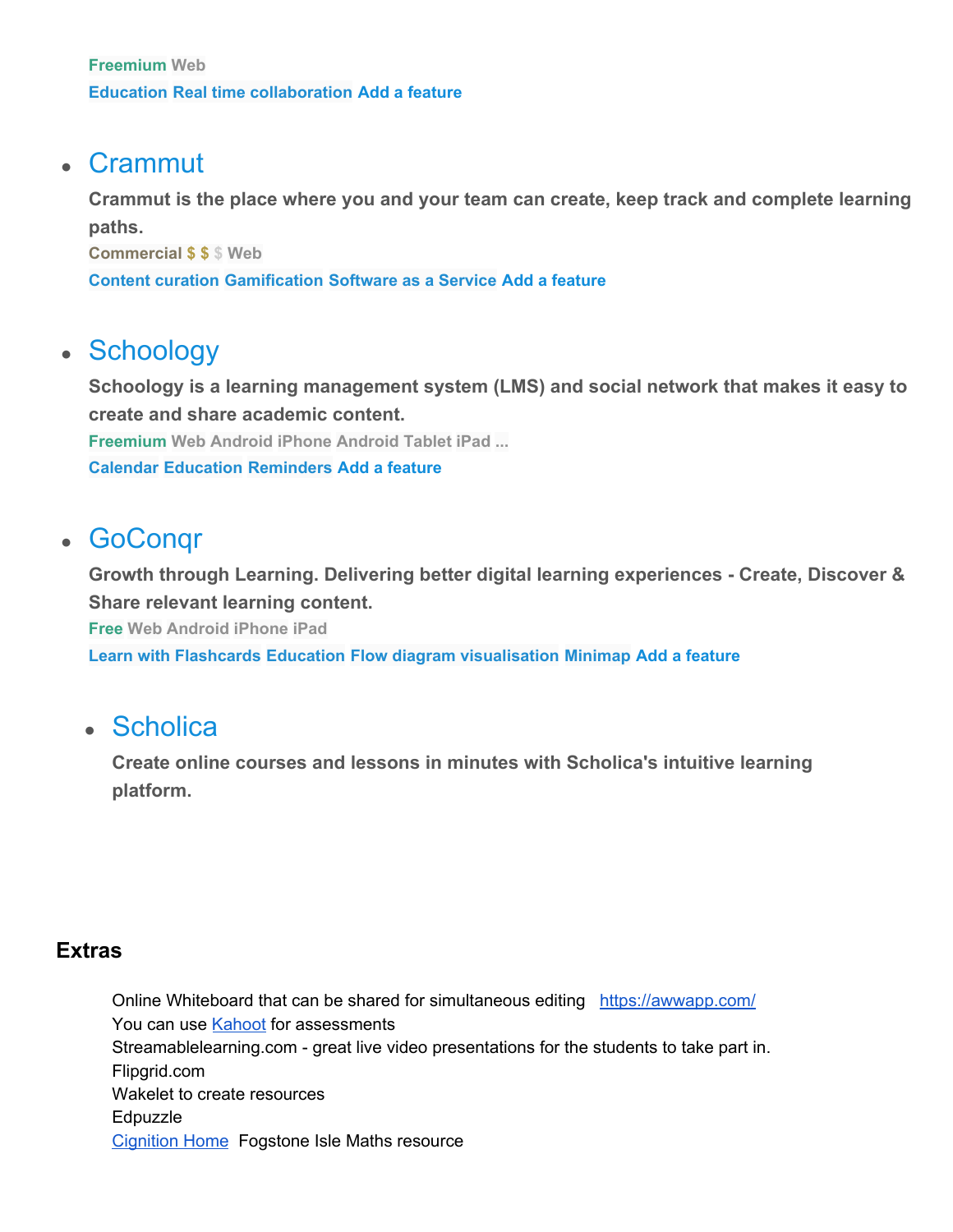<https://blogs.isb.bj.edu.cn/edtech/elearning-exemplars-table-of-contents/> Record a [meeting](https://support.office.com/en-us/article/record-a-meeting-in-teams-34dfbe7f-b07d-4a27-b4c6-de62f1348c24) in Teams Free math resources <https://www.prodigygame.com/> <https://www.engageny.org/> Khan Academy for Remote Learning [Quickstart](https://docs.google.com/presentation/d/19Lth2WB8GcklAdIZxqA0p3WVJz2I_qtrBwP8nevKynM/edit) Guide

### Join the FB Group **[Educator Temporary School Closure for Online Learning](https://www.facebook.com/groups/Temporaryschoolclosuresupport/?ref=group_header)**

School admin can join this group

[https://www.facebook.com/groups/2450961341884496/?hc\\_location=ufi&comment\\_id=Y29tbWVudDoxNTk2N](https://www.facebook.com/groups/2450961341884496/?hc_location=ufi&comment_id=Y29tbWVudDoxNTk2NTU5ODkzODI5OTgzXzE1OTY1Njg0MDM4MjkxMzI%3D) [TU5ODkzODI5OTgzXzE1OTY1Njg0MDM4MjkxMzI%3D](https://www.facebook.com/groups/2450961341884496/?hc_location=ufi&comment_id=Y29tbWVudDoxNTk2NTU5ODkzODI5OTgzXzE1OTY1Njg0MDM4MjkxMzI%3D)

### **Outstanding Links with plenty ideas:**

Online Teaching [Resources](https://docs.google.com/document/d/1kLP7iDrqJ2c2BPb4ESJzqCQol-R4TjYrdJOv9FHwwDM/edit?usp=sharing&fbclid=IwAR38zjGoZJ5FzlnUM3O7rKrTZAk48XojIk11PoS4IphdG-_eq-hjPD7ljek) - Lucy Gray - Public - This is a VERY Comprehensive Document

Education Companies Offering Free [Subscriptions](https://docs.google.com/spreadsheets/d/1NUKLZN7hGSu1Hzm70kfzBKs-lsSELaEMggS60Bi2O2I/htmlview?usp=sharing&fbclid=IwAR2XepZiy_DfKq1gBgEg4nzNsFn-Lc4OLMCkgnBTsmeY0E2HyQ-wqX26BZw&sle=true) due to School Closings

<https://wakelet.com/wake/76e0ff22-1b14-4f62-a1a1-331036b2acb6>

[https://www.theedublogger.com/teaching-online-school-closures/?fbclid=IwAR0pts-Wequ1nP6nqsY9f\\_](https://www.theedublogger.com/teaching-online-school-closures/?fbclid=IwAR0pts-Wequ1nP6nqsY9f_Bpz_x2T6HkQqbJwmMHnue7nULUJupzYahGgpY#checklist) [Bpz\\_x2T6HkQqbJwmMHnue7nULUJupzYahGgpY#checklist](https://www.theedublogger.com/teaching-online-school-closures/?fbclid=IwAR0pts-Wequ1nP6nqsY9f_Bpz_x2T6HkQqbJwmMHnue7nULUJupzYahGgpY#checklist)

[https://www.theedublogger.com/teaching-online-school-closures/?fbclid=IwAR0X44-oviMwze1qLB\\_HD](https://www.theedublogger.com/teaching-online-school-closures/?fbclid=IwAR0X44-oviMwze1qLB_HDMIlMmUn5QyUQfofCfy1z0YBdw99oM5NmFbvAPM) [MIlMmUn5QyUQfofCfy1z0YBdw99oM5NmFbvAPM](https://www.theedublogger.com/teaching-online-school-closures/?fbclid=IwAR0X44-oviMwze1qLB_HDMIlMmUn5QyUQfofCfy1z0YBdw99oM5NmFbvAPM)

School Closure Resources - <https://wke.lt/w/s/PY6pih> Remote Learning Resources, Subscriptions, and Platforms - [https://wke.lt/w/s/BibN\\_M](https://wke.lt/w/s/BibN_M) Closed for COVID19?! - <https://wke.lt/w/s/XsaQo1> Remote teaching and learning resources from Microsoft Education - <https://wke.lt/w/s/jnU3Em> Coronavirus Resources for Schools - <https://wke.lt/w/s/2f4fGn>

Free webinar

[https://shakeuplearning.com/free-webinar-online-learning-tips-for-school-closures/?ck\\_subscriber\\_id=2](https://shakeuplearning.com/free-webinar-online-learning-tips-for-school-closures/?ck_subscriber_id=240712876) [40712876](https://shakeuplearning.com/free-webinar-online-learning-tips-for-school-closures/?ck_subscriber_id=240712876)

[https://shakeuplearning.com/blog/coronavirus-closures-online-learning-tips-for-teachers-and-schools-int](https://shakeuplearning.com/blog/coronavirus-closures-online-learning-tips-for-teachers-and-schools-interview-with-an-american-teacher-in-china/?ck_subscriber_id=240712876) [erview-with-an-american-teacher-in-china/?ck\\_subscriber\\_id=240712876](https://shakeuplearning.com/blog/coronavirus-closures-online-learning-tips-for-teachers-and-schools-interview-with-an-american-teacher-in-china/?ck_subscriber_id=240712876)

[https://alicekeeler.com/2020/03/07/distance-learning-with-google-slides/?fbclid=IwAR0cEFJGGTBDbe\\_](https://alicekeeler.com/2020/03/07/distance-learning-with-google-slides/?fbclid=IwAR0cEFJGGTBDbe_XU-MIozsTRCWBQCW8anzw9ekiUAT9fHqihZlgXA3yR2E) [XU-MIozsTRCWBQCW8anzw9ekiUAT9fHqihZlgXA3yR2E](https://alicekeeler.com/2020/03/07/distance-learning-with-google-slides/?fbclid=IwAR0cEFJGGTBDbe_XU-MIozsTRCWBQCW8anzw9ekiUAT9fHqihZlgXA3yR2E)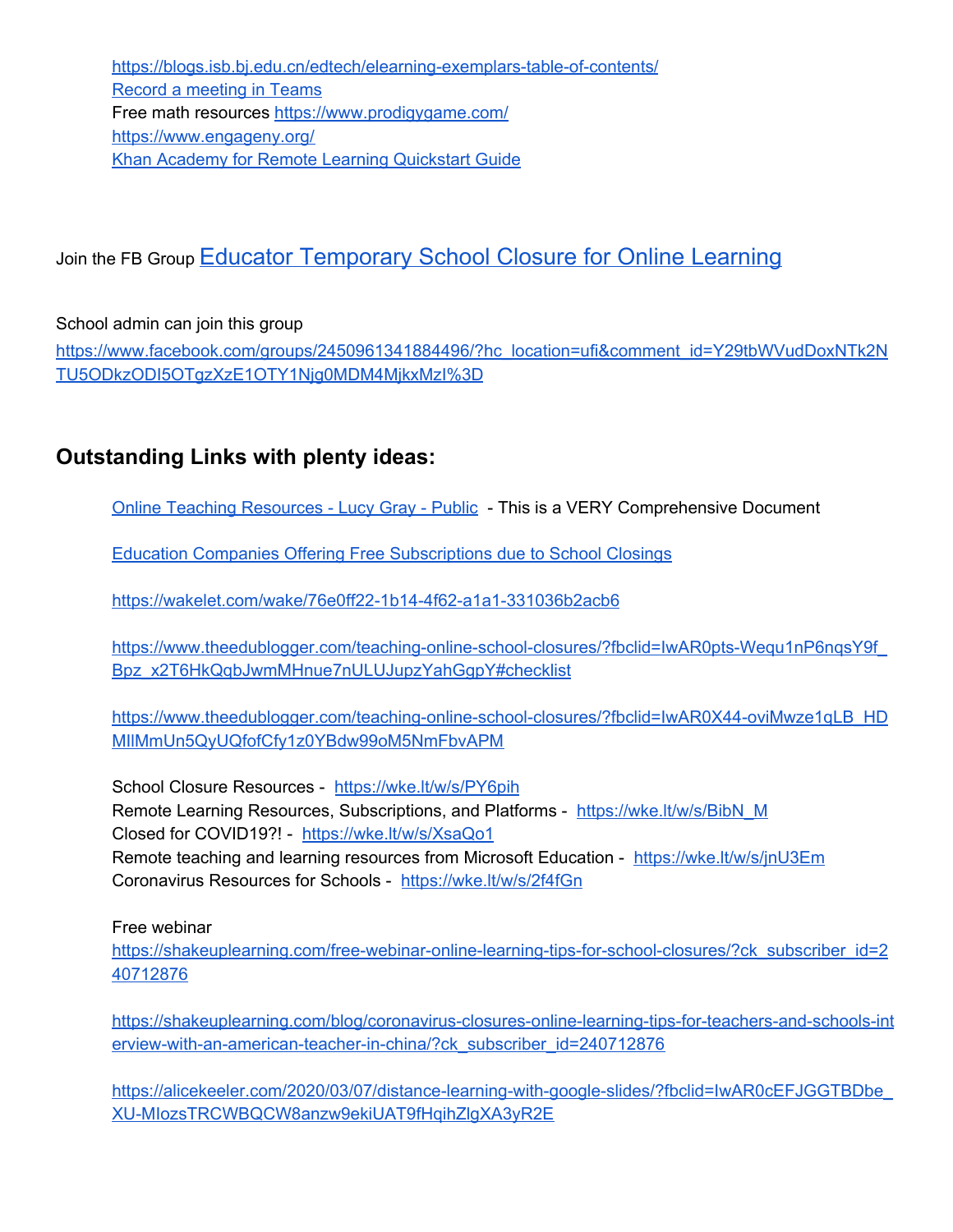[https://onedrive.live.com/view.aspx?resid=84F3A554619DA6D2!71724&wdo=2&authkey=!AONVS\\_Da](https://onedrive.live.com/view.aspx?resid=84F3A554619DA6D2!71724&wdo=2&authkey=!AONVS_DaSmcf3tI) [Smcf3tI](https://onedrive.live.com/view.aspx?resid=84F3A554619DA6D2!71724&wdo=2&authkey=!AONVS_DaSmcf3tI)

7 Best Free Digital Classroom Management and [Collaboration](https://blog.capterra.com/the-top-free-digital-classroom-management-software-and-classroom-collaboration-tools/) Software

Many [wonderful](https://docs.google.com/document/d/15Eypi039o6Qm0TQ1iZa1MIqoLfpWIxHohpXyUM5yCs4/edit?usp=sharing) links and ideas

[https://marioframework.com/?fbclid=IwAR02Oappr40Drp1DaQscHTiqt-5jhW2WSPppq6LzzCsEprn7WP](https://marioframework.com/?fbclid=IwAR02Oappr40Drp1DaQscHTiqt-5jhW2WSPppq6LzzCsEprn7WPM5RVAEtlo) [M5RVAEtlo](https://marioframework.com/?fbclid=IwAR02Oappr40Drp1DaQscHTiqt-5jhW2WSPppq6LzzCsEprn7WPM5RVAEtlo)

[http://www.exploringbytheseat.com/?fbclid=IwAR1Q37PcOI37iP6E0qjvR6AwsmGe3I8HzvFatM7reIXS](http://www.exploringbytheseat.com/?fbclid=IwAR1Q37PcOI37iP6E0qjvR6AwsmGe3I8HzvFatM7reIXSC3pdidXWgdnEJk0) [C3pdidXWgdnEJk0](http://www.exploringbytheseat.com/?fbclid=IwAR1Q37PcOI37iP6E0qjvR6AwsmGe3I8HzvFatM7reIXSC3pdidXWgdnEJk0)

<http://www.pearltrees.com/sunshinegirl60/tools-for-specific-subjects/id13560563#l412>

[https://education.minecraft.net/blog/microso8ft-extends-access-to-minecraft-education-edition-and-reso](https://education.minecraft.net/blog/microsoft-extends-access-to-minecraft-education-edition-and-resources-to-support-remote-learning/?OCID=org_FACEBOOK_spl100001174229907) [urces-to-support-remote-learning/?OCID=org\\_FACEBOOK\\_spl100001174229907](https://education.minecraft.net/blog/microsoft-extends-access-to-minecraft-education-edition-and-resources-to-support-remote-learning/?OCID=org_FACEBOOK_spl100001174229907)

Copy of [Collaborative](https://docs.google.com/spreadsheets/d/1c7to7fhQRx1fUPgNDBJmfVnKvRL9ijCtA2Neh0dY6jY/edit?fbclid=IwAR0aG75mny3zYpR7TQNDh-mrE_9Kn3qwdz6PdxwNb5gkmoUO0Hxr1g9k0UE) List of FREE Information Literacy / Technology Integration Lessons

School Closure Planning [Document](https://docs.google.com/document/d/1qddylcmFRG3DJw890Q5cvHbDogEK_VbPaM7N-VsQFK0/edit?usp=sharing)

[Expectations](https://docs.google.com/document/d/1L4IY5gqROIfA2k-M-9W_Q-eVq7si2cMD9WoowoktRfc/edit?usp=sharing) for Successful Online Meetings & Chats

[http://www.openculture.com/free\\_k-12\\_educational\\_resources?fbclid=IwAR1\\_d10N0YyPlzPziE31SDh6](http://www.openculture.com/free_k-12_educational_resources?fbclid=IwAR1_d10N0YyPlzPziE31SDh66DAvinYzsGKHMXATqu5ytIWFBqALELsZ7NI) [6DAvinYzsGKHMXATqu5ytIWFBqALELsZ7NI](http://www.openculture.com/free_k-12_educational_resources?fbclid=IwAR1_d10N0YyPlzPziE31SDh66DAvinYzsGKHMXATqu5ytIWFBqALELsZ7NI)

Distance Learning - <https://wke.lt/w/s/NoZd1W>

[https://en.unesco.org/themes/education-emergencies/coronavirus-school-closures/solutions?fbclid=IwAR35Ai\\_](https://en.unesco.org/themes/education-emergencies/coronavirus-school-closures/solutions?fbclid=IwAR35Ai_vj9RmSBbom0HdVR0nPGElL3xoIIpSd2dFgGEkycmGNlPMY5SC3cs) [vj9RmSBbom0HdVR0nPGElL3xoIIpSd2dFgGEkycmGNlPMY5SC3cs](https://en.unesco.org/themes/education-emergencies/coronavirus-school-closures/solutions?fbclid=IwAR35Ai_vj9RmSBbom0HdVR0nPGElL3xoIIpSd2dFgGEkycmGNlPMY5SC3cs)

<https://wke.lt/w/s/jnU3Em>

[https://comprehensibleclassroom.com/2020/03/05/school-closure-lesson-plans-spanish/?fbclid=IwAR2Srz6lSl](https://comprehensibleclassroom.com/2020/03/05/school-closure-lesson-plans-spanish/?fbclid=IwAR2Srz6lSlmDQzyvCTxQda3Nwdn0i_kwUeC0EMn0TwvhetTTrILQMaEKmf8&utm_campaign=coschedule&utm_source=facebook_page&utm_medium=Cool%20Cat%20Teacher) mDQzyvCTxQda3Nwdn0i kwUeC0EMn0TwvhetTTrILQMaEKmf8&utm\_campaign=coschedule&utm\_source=f [acebook\\_page&utm\\_medium=Cool%20Cat%20Teacher](https://comprehensibleclassroom.com/2020/03/05/school-closure-lesson-plans-spanish/?fbclid=IwAR2Srz6lSlmDQzyvCTxQda3Nwdn0i_kwUeC0EMn0TwvhetTTrILQMaEKmf8&utm_campaign=coschedule&utm_source=facebook_page&utm_medium=Cool%20Cat%20Teacher)

[NSCDS](https://docs.google.com/document/d/1f3rKnMaC3BoAt_4oMBK239HpkU44OA6bZpekujPZY5Y/mobilebasic) Step Guide to Zoom

Distance Learning Tips & [Questions](https://padlet.com/lgray41/distancelearning)

[Coronavirus](https://gulfnews.com/uae/education/coronavirus-precaution-all-uae-schools-universities-likely-to-implement-e-learning-until-june-2020-1.70313927) precaution: All UAE schools, universities likely to implement e-learning until June 2020

[https://twitter.com/eustace\\_stephen/status/1237782490053476352?s=20&fbclid=IwAR1wig8X0FN45FHGMJd2](https://twitter.com/eustace_stephen/status/1237782490053476352?s=20&fbclid=IwAR1wig8X0FN45FHGMJd2RwfscRrmsJkxRkx1JlcZtCxYgMtWleX8zqqYClc) [RwfscRrmsJkxRkx1JlcZtCxYgMtWleX8zqqYClc](https://twitter.com/eustace_stephen/status/1237782490053476352?s=20&fbclid=IwAR1wig8X0FN45FHGMJd2RwfscRrmsJkxRkx1JlcZtCxYgMtWleX8zqqYClc)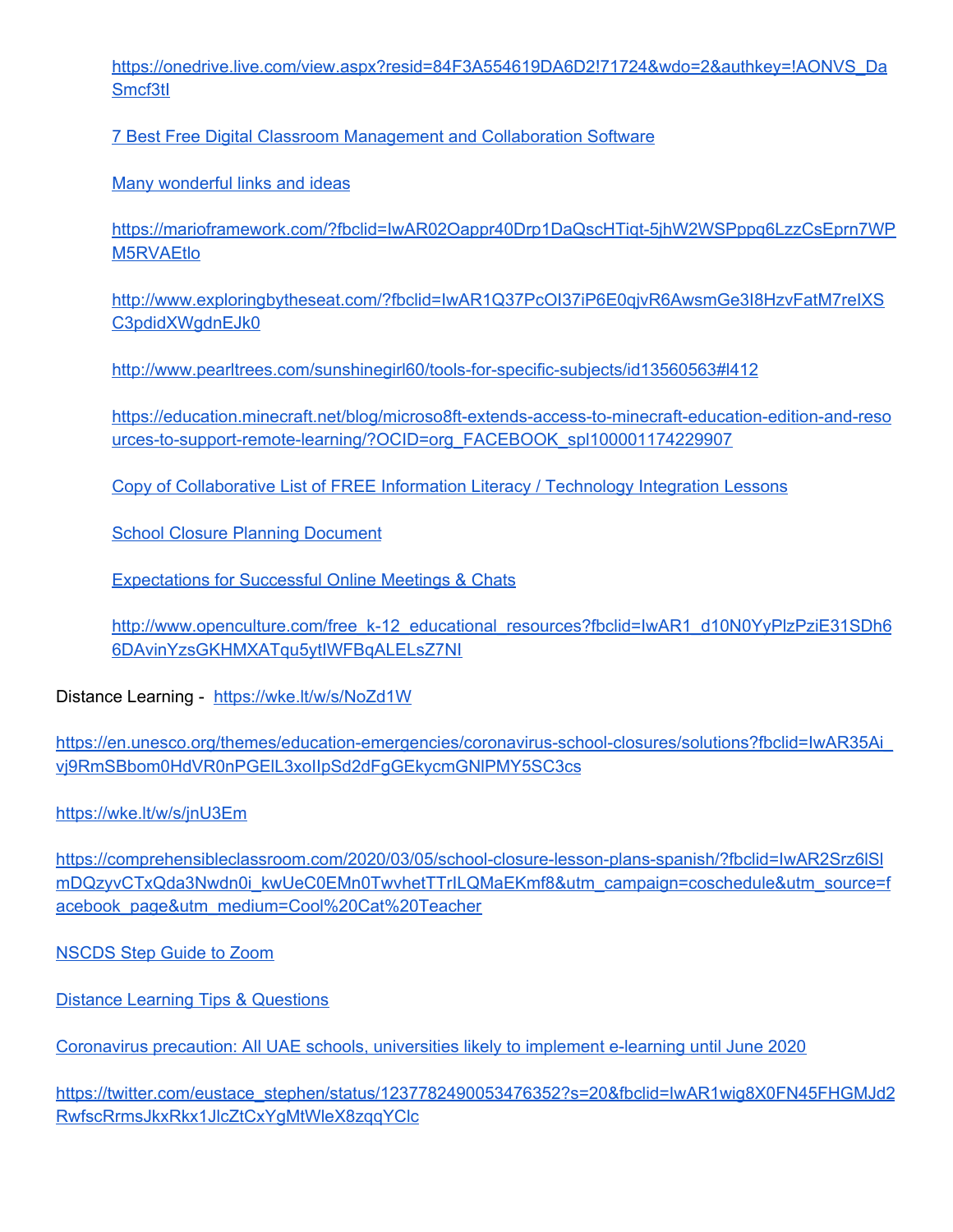[https://www.wisecrack.co/thug-notes?fbclid=IwAR1hdxO9Xikm-bRCdx4rtgGxnRN5IjwfeclWSm-HKSn\\_\\_MNu1](https://www.wisecrack.co/thug-notes?fbclid=IwAR1hdxO9Xikm-bRCdx4rtgGxnRN5IjwfeclWSm-HKSn__MNu18U0QRLWAGs) [8U0QRLWAGs](https://www.wisecrack.co/thug-notes?fbclid=IwAR1hdxO9Xikm-bRCdx4rtgGxnRN5IjwfeclWSm-HKSn__MNu18U0QRLWAGs)

[https://school.bighistoryproject.com/bhplive?fbclid=IwAR3uhj5NBEizuZvAbSZsglQ5u-WOqarmnAMU5NYatPF](https://school.bighistoryproject.com/bhplive?fbclid=IwAR3uhj5NBEizuZvAbSZsglQ5u-WOqarmnAMU5NYatPFT6tcdA260yvrbgxs) [T6tcdA260yvrbgxs](https://school.bighistoryproject.com/bhplive?fbclid=IwAR3uhj5NBEizuZvAbSZsglQ5u-WOqarmnAMU5NYatPFT6tcdA260yvrbgxs)

[https://docs.google.com/forms/d/e/1FAIpQLSe8FeuVh5AwwY5S5gkSN7Dw\\_tWpRneVdq1FhGyYvCO1N83cu](https://docs.google.com/forms/d/e/1FAIpQLSe8FeuVh5AwwY5S5gkSN7Dw_tWpRneVdq1FhGyYvCO1N83cug/viewform?vero_id=kd152494&vero_conv=DkrC-H3AHXmsRWwMpvECr7z7HJzIuTPL-4g0wpy8QVV1GzyLHdEh4sLKbzAYe4aC8dB0nQgzIn0XTWXziP6jDxoA1Gin_GNI&fbclid=IwAR0akBJf3AqrAEL8IAxMn1FSfPLCZubocUBAUGTQ0TzIJe5OOsC85Y60HIo) [g/viewform?vero\\_id=kd152494&vero\\_conv=DkrC-H3AHXmsRWwMpvECr7z7HJzIuTPL-4g0wpy8QVV1GzyLH](https://docs.google.com/forms/d/e/1FAIpQLSe8FeuVh5AwwY5S5gkSN7Dw_tWpRneVdq1FhGyYvCO1N83cug/viewform?vero_id=kd152494&vero_conv=DkrC-H3AHXmsRWwMpvECr7z7HJzIuTPL-4g0wpy8QVV1GzyLHdEh4sLKbzAYe4aC8dB0nQgzIn0XTWXziP6jDxoA1Gin_GNI&fbclid=IwAR0akBJf3AqrAEL8IAxMn1FSfPLCZubocUBAUGTQ0TzIJe5OOsC85Y60HIo) [dEh4sLKbzAYe4aC8dB0nQgzIn0XTWXziP6jDxoA1Gin\\_GNI&fbclid=IwAR0akBJf3AqrAEL8IAxMn1FSfPLCZub](https://docs.google.com/forms/d/e/1FAIpQLSe8FeuVh5AwwY5S5gkSN7Dw_tWpRneVdq1FhGyYvCO1N83cug/viewform?vero_id=kd152494&vero_conv=DkrC-H3AHXmsRWwMpvECr7z7HJzIuTPL-4g0wpy8QVV1GzyLHdEh4sLKbzAYe4aC8dB0nQgzIn0XTWXziP6jDxoA1Gin_GNI&fbclid=IwAR0akBJf3AqrAEL8IAxMn1FSfPLCZubocUBAUGTQ0TzIJe5OOsC85Y60HIo) [ocUBAUGTQ0TzIJe5OOsC85Y60HIo](https://docs.google.com/forms/d/e/1FAIpQLSe8FeuVh5AwwY5S5gkSN7Dw_tWpRneVdq1FhGyYvCO1N83cug/viewform?vero_id=kd152494&vero_conv=DkrC-H3AHXmsRWwMpvECr7z7HJzIuTPL-4g0wpy8QVV1GzyLHdEh4sLKbzAYe4aC8dB0nQgzIn0XTWXziP6jDxoA1Gin_GNI&fbclid=IwAR0akBJf3AqrAEL8IAxMn1FSfPLCZubocUBAUGTQ0TzIJe5OOsC85Y60HIo)

[https://www.coloringsquared.com/?fbclid=IwAR20wivgtcecVu5UrkGapldtczVItgrXaDWedAf0G\\_SW5HV9VW9f](https://www.coloringsquared.com/?fbclid=IwAR20wivgtcecVu5UrkGapldtczVItgrXaDWedAf0G_SW5HV9VW9f4LrEy3Q) [4LrEy3Q](https://www.coloringsquared.com/?fbclid=IwAR20wivgtcecVu5UrkGapldtczVItgrXaDWedAf0G_SW5HV9VW9f4LrEy3Q)

[https://go.brainpop.com/accessrequest?fbclid=IwAR14oiEp5448V8k-Qa4p4r9FARMrs2IwTkUKjDYJjmGSlHo4](https://go.brainpop.com/accessrequest?fbclid=IwAR14oiEp5448V8k-Qa4p4r9FARMrs2IwTkUKjDYJjmGSlHo4xNuR8ycqS9U) [xNuR8ycqS9U](https://go.brainpop.com/accessrequest?fbclid=IwAR14oiEp5448V8k-Qa4p4r9FARMrs2IwTkUKjDYJjmGSlHo4xNuR8ycqS9U)

[https://www.youtube.com/playlist?list=PLapVuuK4B7M4H2AvNv6iR-9Kr\\_3i44ll8&fbclid=IwAR1olpqxZLuDmR1](https://www.youtube.com/playlist?list=PLapVuuK4B7M4H2AvNv6iR-9Kr_3i44ll8&fbclid=IwAR1olpqxZLuDmR15-uNI0CTKsx_1uFCAOlBc-52tufky_QpGn19EmylkpRo) [5-uNI0CTKsx\\_1uFCAOlBc-52tufky\\_QpGn19EmylkpRo](https://www.youtube.com/playlist?list=PLapVuuK4B7M4H2AvNv6iR-9Kr_3i44ll8&fbclid=IwAR1olpqxZLuDmR15-uNI0CTKsx_1uFCAOlBc-52tufky_QpGn19EmylkpRo)

[https://www.tailor-ed.com/?fbclid=IwAR0mlHAaHtU6H8eXja80Yt2Jo6wYi0GgkjX9-CwxUnq-5uDm2i\\_zz3mNSz](https://www.tailor-ed.com/?fbclid=IwAR0mlHAaHtU6H8eXja80Yt2Jo6wYi0GgkjX9-CwxUnq-5uDm2i_zz3mNSz0) [0](https://www.tailor-ed.com/?fbclid=IwAR0mlHAaHtU6H8eXja80Yt2Jo6wYi0GgkjX9-CwxUnq-5uDm2i_zz3mNSz0)

[https://rubric-maker.com/?fbclid=IwAR2kQJvXQUnuraj2z0OYBvRpBf7-V4hHJk5uwPvVSXuyoSxhBdPC2OkL7](https://rubric-maker.com/?fbclid=IwAR2kQJvXQUnuraj2z0OYBvRpBf7-V4hHJk5uwPvVSXuyoSxhBdPC2OkL7YM) [YM](https://rubric-maker.com/?fbclid=IwAR2kQJvXQUnuraj2z0OYBvRpBf7-V4hHJk5uwPvVSXuyoSxhBdPC2OkL7YM)

EdTech [companies](https://wakelet.com/wake/fc1be896-0ff1-431d-a3b8-b10febdc3256) offering FREE support and/or access to schools affected by COVID19 closures.

[https://www.liveworksheets.com/?fbclid=IwAR1beiq9VtDPVrDX48qM83S96MRI4qVf7LlaTAc8IXfu-P5jKMd8uN](https://www.liveworksheets.com/?fbclid=IwAR1beiq9VtDPVrDX48qM83S96MRI4qVf7LlaTAc8IXfu-P5jKMd8uNZSi8g) [ZSi8g](https://www.liveworksheets.com/?fbclid=IwAR1beiq9VtDPVrDX48qM83S96MRI4qVf7LlaTAc8IXfu-P5jKMd8uNZSi8g)

#### [ClassroomScreen](https://classroomscreen.com/)

Making remote learning effective and engaging with Microsoft [Education](https://educationblog.microsoft.com/en-us/2020/03/making-remote-learning-effective-and-engaging-with-microsoft-education-resources/) resources

[RESOURCES](https://docs.google.com/document/d/1RLo1qrlh_qEOrZmLa0tufuFNWwD_vQPWYkZWt6r6ams/edit?usp=drivesdk) AND IDEAS FOR LEARNING AT HOME

Mystery [Science](https://mysteryscience.com/school-closure-planning)

[https://padlet.com/sarah216/covid19?fbclid=IwAR1iSU3DRkCTvZLemUphEtrfJ-gTd0Jz9qUIH1pZnzZRt\\_arFcw](https://padlet.com/sarah216/covid19?fbclid=IwAR1iSU3DRkCTvZLemUphEtrfJ-gTd0Jz9qUIH1pZnzZRt_arFcwBze-Bd5c) [Bze-Bd5c](https://padlet.com/sarah216/covid19?fbclid=IwAR1iSU3DRkCTvZLemUphEtrfJ-gTd0Jz9qUIH1pZnzZRt_arFcwBze-Bd5c)

- AP Environmental Science: [https://www.myhaikuclass.com/MrsKScience/apenvironmentalscience/signup](https://www.myhaikuclass.com/MrsKScience/apenvironmentalscience/signup?fbclid=IwAR2yWBAU5beoZffNWc3kR5zEpRxZ3U--3xtOSe1DZjzR_DJSh69Jee-1EaY) and entering this code: YB7QX
- Physics[:](https://www.myhaikuclass.com/MrsKScience/physics/signup?fbclid=IwAR2W4yRK3DfvrHr8WT1yeKHo-rqAlC7r53sfDA7I7Pk6VkRH15ZpJNJAnGw) [https://www.myhaikuclass.com/MrsKScience/physics/signup](https://www.myhaikuclass.com/MrsKScience/physics/signup?fbclid=IwAR2W4yRK3DfvrHr8WT1yeKHo-rqAlC7r53sfDA7I7Pk6VkRH15ZpJNJAnGw) and entering this code: KR428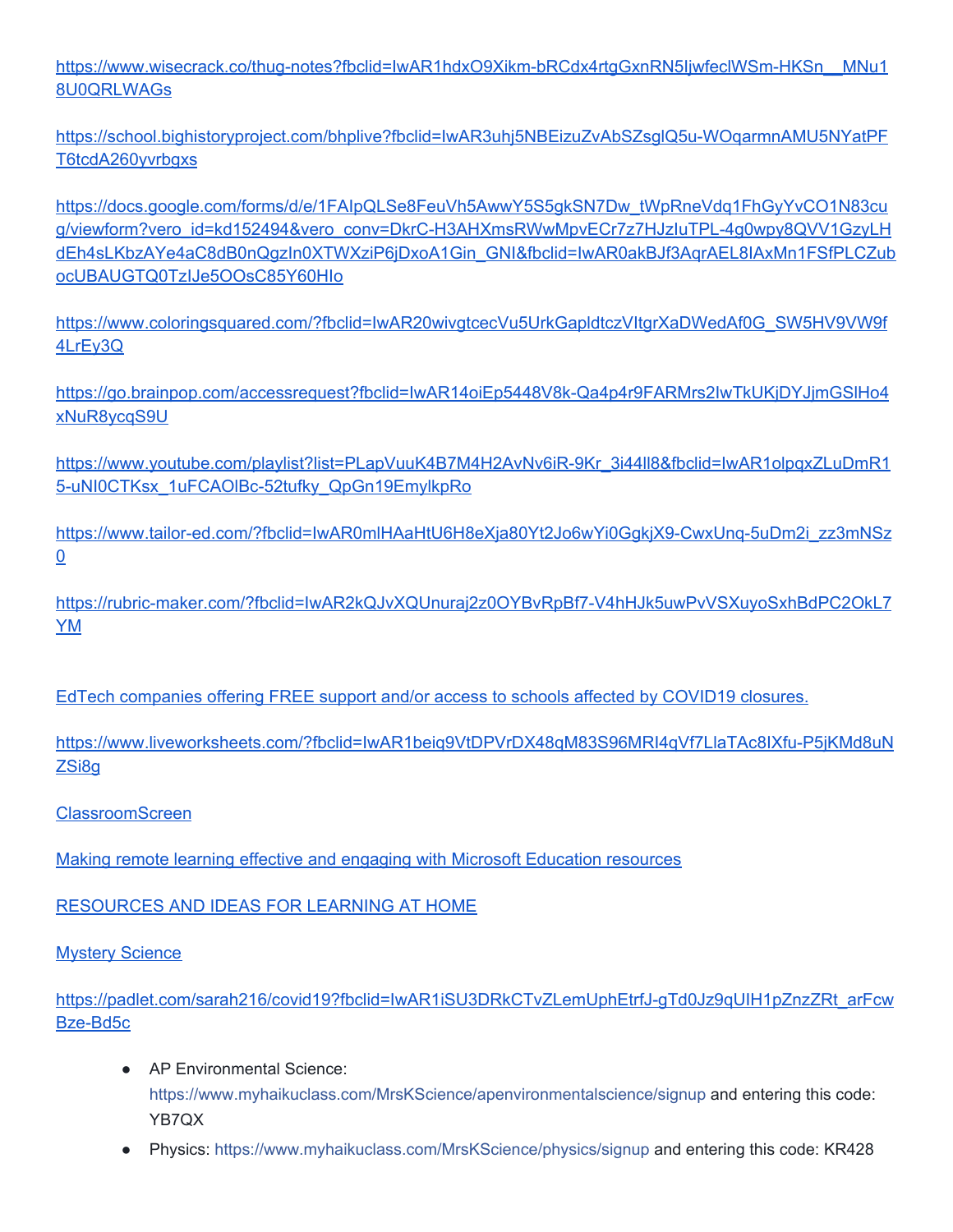<https://wakelet.com/wake/cef3bf88-2666-491b-9456-76b0a61bc760>

Free [Montessori](http://liveandlearnfarm.com/free/?fbclid=IwAR2znKC1s0iX5s4oE8yCheR4UkSP4StDffl3Da6YlFdm-8QQyNp2qdjA92Q) resources online

PE [Resources](https://drive.google.com/drive/folders/1eF5sr5X3q6yDNw_9YuSmkFTeSAXtw9GU?fbclid=IwAR3MtlLJpLDJNmJKcA8Qxa7JWqLK1g2Y9P6hCRHDvt3bijdjjitgoI4q2A4) from home (no school) 2020\*

[COVID-19](https://drive.google.com/file/d/1cIHP7nYRWImhpZ4IuvoUs8oRmPabHAZu/view?fbclid=IwAR2RDxJ5YyN9GIvLbGbzV_TKO-FhYkHQDRtmrV25CRP67Ny21HSiWOciGYM) Parent Email Draft.pdf

[Www.code.org](https://l.facebook.com/l.php?u=http%3A%2F%2FWww.code.org%2F%3Ffbclid%3DIwAR18URP7I_sdJuS5MZ9X456rTooz5wjX_rYP1qGFOOugbc5pa17dhJQnj8c&h=AT3lx54Ji1qouYglqVNxHKqzFrv6WlR_nv_sb0CzONRcXdaTuFtcMIoq4lELaiZIxPSaX81N1y70ptto2V7HnqI0bcwAozF39rFhYURWOCAIro_rAsUzq71IeLBF7bHUWbHZOhp102Htqw0WC9HhCmjS2ms) [Www.scratch.mit.edu](http://www.scratch.mit.edu/?fbclid=IwAR0TxBEEBqTg58EItdLmucM062Wolgl4NkkTa2R3MclYnJ05tDozS6P_hhc) [Www.codeacademy.com](http://www.codeacademy.com/?fbclid=IwAR0T15buhCmVbICFwmaRP6EINPLwZM9oXnpvqgdP-3eMNW6Q3MGIivbkmT4)

●

Algebra 2 [VIDEOS.docx](https://drive.google.com/file/d/1Jv1qX-Klat9WYv826rSqOw8it8FbPOK2/view?fbclid=IwAR1yuu5-pecUhzwpFyWkyeMFqp8NrHlgCuqtkqU8lYs7fAq663GK5ADvryo)

<https://tmartclimber.wixsite.com/adventurees>

#### **Extra Tips**

On a Mac with Mojave you can press shift+command+5 and a built in screen recorder pops up.

[http://www.neolms.com](http://www.neolms.com/?fbclid=IwAR0E759N0-yL1CZcB0-_ODj2dMs6rO3gdSmxEe8FFCv7KY08EVRBmpJlZnw)

[https://www.reviewgeek.com/36645/google-and-microsoft-offer-free-video-conference-suites-in-wake-of-corona](https://www.reviewgeek.com/36645/google-and-microsoft-offer-free-video-conference-suites-in-wake-of-coronavirus/?fbclid=IwAR3dXpLAAgSdRClk50P90BRi_1uFEYXogDR8aC62xB7q2RnyGEyDNK7MtLI) [virus/?fbclid=IwAR3dXpLAAgSdRClk50P90BRi\\_1uFEYXogDR8aC62xB7q2RnyGEyDNK7MtLI](https://www.reviewgeek.com/36645/google-and-microsoft-offer-free-video-conference-suites-in-wake-of-coronavirus/?fbclid=IwAR3dXpLAAgSdRClk50P90BRi_1uFEYXogDR8aC62xB7q2RnyGEyDNK7MtLI)

[https://blog.feedspot.com/educational\\_youtube\\_channels/](https://blog.feedspot.com/educational_youtube_channels/)

ADMINISTRATOR CORONAVIRUS PLANNING GROUP <https://www.facebook.com/groups/2450961341884496/> THEATRE EDUCATION DISTANCE LEARNING GROUP <https://www.facebook.com/groups/246808986478421/> E LEARNING IN MUSIC GROUP <https://www.facebook.com/groups/elearninginmusiceducation/> ONLINE LEARNING ELL GROUP <https://www.facebook.com/groups/200273321178604/>

[https://docs.google.com/document/d/1AZYaeXp9aWebmC8Qmb4dzUQuQMfTAatZqAmYbNLbgew/edit?fbclid=IwA](https://docs.google.com/document/d/1AZYaeXp9aWebmC8Qmb4dzUQuQMfTAatZqAmYbNLbgew/edit?fbclid=IwAR0BevijJE09k4pQSfPOYte_DgDvYSedcLMGyK8lSG7zS0Gfx4P07rqtj_c) [R1ltV-tyek\\_J0GAtyQy0hyQsGRlIEl9IihnBizLbHbIHYfbNQFKBg-VpUE](https://docs.google.com/document/d/1AZYaeXp9aWebmC8Qmb4dzUQuQMfTAatZqAmYbNLbgew/edit?fbclid=IwAR0BevijJE09k4pQSfPOYte_DgDvYSedcLMGyK8lSG7zS0Gfx4P07rqtj_c)

*Iss Edu* site has lots of helpful information about setting up distance learning and resources to use [https://www.iss.edu/community/online-learning](https://l.facebook.com/l.php?u=https%3A%2F%2Fwww.iss.edu%2Fcommunity%2Fonline-learning%3Ffbclid%3DIwAR1FEmE7xCce3Py8FKb8oMB9kemzpI8BgjPBlGamyInyOZ9dkNILb5qwo0o&h=AT3cgR0Vvd8xlAAww6gE2Rxts9B2lFAXjD4Jom8tgSOpK2TTOSTI0AC9c_l7xzwEtNNSkPuHDuhEA2_nLxweQIzlW6fxIOqqFNAYrt9N8BMO3q05y0yxiM5_JsI-mueAmNXJfuDQ-jL1pyk5HQ)

*Kathleen Morris aka the edublogger* has collated many useful shares and reflections over the past weeks [https://www.theedublogger.com/teaching-online-school-closures/?fbclid=IwAR2FE5RcCjn3JomaMHyfsOALLGzX1C](https://www.theedublogger.com/teaching-online-school-closures/?fbclid=IwAR1LQ1IFJQm2PocHuXx1eM0_sjR4GnVICElt747gK4VRvFHbUjhoiUIZL3w) [lEr6VCSlbuoeDDtf7MlqOcLjKkhhc](https://www.theedublogger.com/teaching-online-school-closures/?fbclid=IwAR1LQ1IFJQm2PocHuXx1eM0_sjR4GnVICElt747gK4VRvFHbUjhoiUIZL3w)

*Riffa Views International School* site is worth a look, well organised with also several parent and teacher training videos

[https://virtualschool.rvis.edu.bh/](https://virtualschool.rvis.edu.bh/?fbclid=IwAR0MICTpWWnlexWxZwt1PcB7yIl5iOBQML_UpDo9JN8BwG8bsyDeMUJeK18)